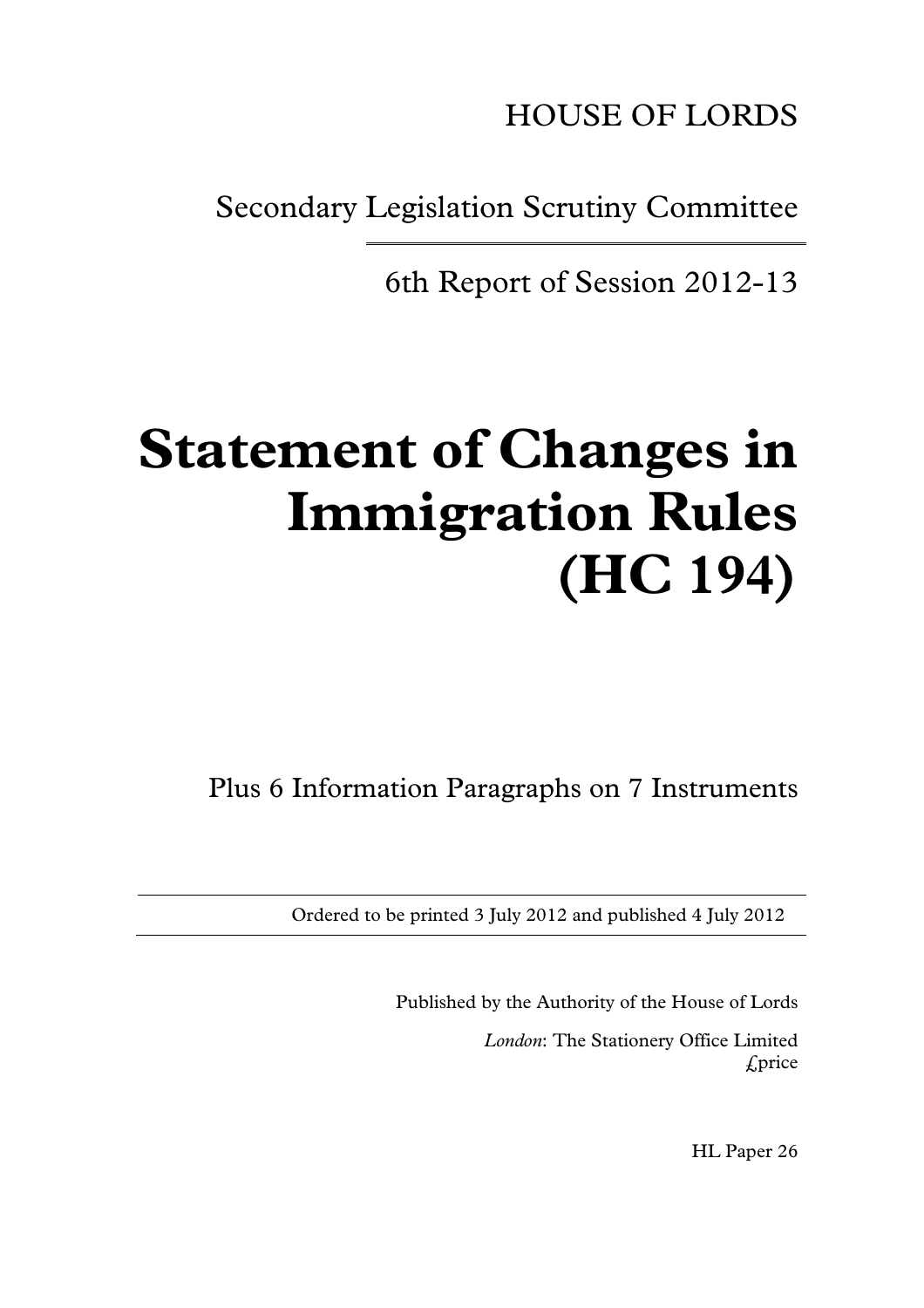#### *Secondary Legislation Scrutiny Committee (formerly Merits of Statutory Instruments Committee)*

The Committee has the following terms of reference:

- (1) The Committee shall, with the exception of those instruments in paragraphs (3) and (4), scrutinise—
	- (a) every instrument (whether or not a statutory instrument), or draft of an instrument, which is laid before each House of Parliament and upon which proceedings may be, or might have been, taken in either House of Parliament under an Act of Parliament;
	- (b) every proposal which is in the form of a draft of such an instrument and is laid before each House of Parliament under an Act of Parliament,

with a view to determining whether or not the special attention of the House should be drawn to it on any of the grounds specified in paragraph (2).

- (2) The grounds on which an instrument, draft or proposal may be drawn to the special attention of the House are—
	- (a) that it is politically or legally important or gives rise to issues of public policy likely to be of interest to the House;
	- (b) that it may be inappropriate in view of changed circumstances since the enactment of the parent Act;
	- (c) that it may inappropriately implement European Union legislation;
	- (d) that it may imperfectly achieve its policy objectives.
- (3) The exceptions are—
	- (a) remedial orders, and draft remedial orders, under section 10 of the Human Rights Act 1998;
	- (b) draft orders under sections 14 and 18 of the Legislative and Regulatory Reform Act 2006, and subordinate provisions orders made or proposed to be made under the Regulatory Reform Act 2001;
	- (c) Measures under the Church of England Assembly (Powers) Act 1919 and instruments made, and drafts of instruments to be made, under them.
- (4) The Committee shall report on draft orders and documents laid before Parliament under section 11(1) of the Public Bodies Act 2011 in accordance with the procedures set out in sections 11(5) and (6). The Committee may also consider and report on any material changes in a draft order laid under section 11(8) of the Act.
- (5) The Committee shall also consider such other general matters relating to the effective scrutiny of secondary legislation and arising from the performance of its functions under paragraphs (1) to (4) as the Committee considers appropriate, except matters within the orders of reference of the Joint Committee on Statutory Instruments.

*Members*  Lord Bichard Lord Methuen Baroness Eaton Rt Hon. Baroness Morris of Yardley Lord Eames Lord Norton of Louth Rt Hon. Lord Goodlad *(Chairman)* Lord Plant of Highfield Baroness Hamwee Rt Hon. Lord Scott of Foscote Lord Hart of Chilton

*Registered interests* 

Information about interests of Committee Members can be found in Appendix 2.

#### *Publications*

The Committee's Reports are published on the internet at [www.parliament.uk/seclegpublications](http://www.parliament.uk/seclegpublications)

#### *Information and Contacts*

If you have a query about the Committee or its work, including concerns or opinions on any new item of secondary legislation, please contact the Clerk of the Secondary Legislation Scrutiny Committee, Legislation Office, House of Lords, London SW1A 0PW; telephone 020-7219 8821; fax 020-7219 2571; email [seclegscrutiny@parliament.uk.](mailto:seclegscrutiny@parliament.uk)

#### *Statutory instruments*

The National Archives publishes statutory instruments on the internet at [http://www.legislation.gov.uk/,](http://www.legislation.gov.uk/) together with a plain English explanatory memorandum.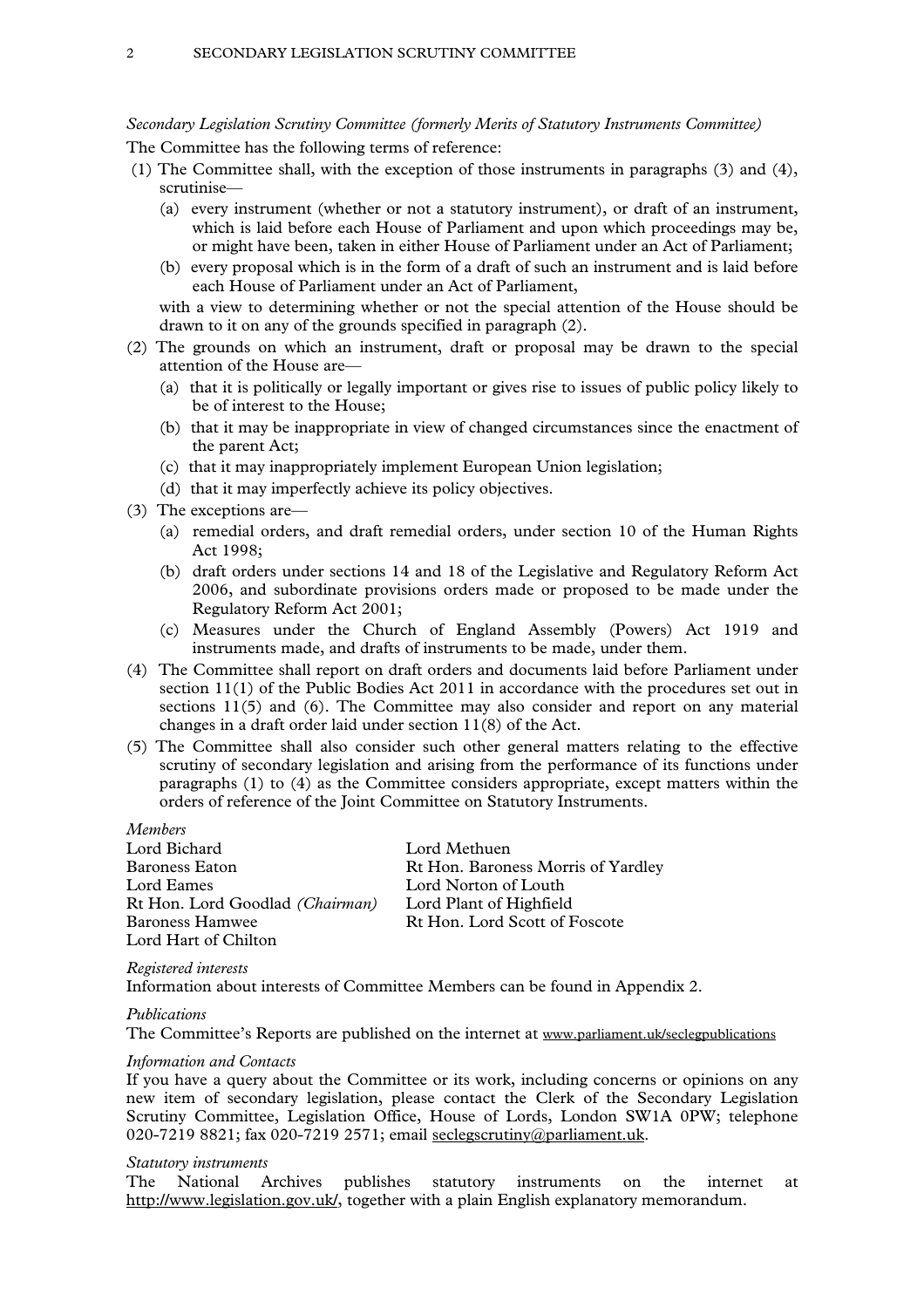# **Sixth Report**

#### **INSTRUMENT DRAWN TO THE SPECIAL ATTENTION OF THE HOUSE**

**The Committee has considered the following instrument and has determined that the special attention of the House should be drawn to it on the grounds specified.** 

**Statement of Changes in Immigration Rules (HC 194)** 

*Dates laid: 13 June Parliamentary Procedure: negative* 

*Summary: The changes to immigration rules contained in HC 194 are extensive although mainly intended to strengthen or clarify the current position and reduce the overall numbers claiming a right to settlement on the basis of family life. Key changes include a new requirement for the sponsor to demonstrate a minimum annual income of £18,600 before a non-EEA partner will be allowed to settle in the UK; the extension of a number of qualifying periods, a reduction in the range of relatives who may apply, and the curtailment of discretionary leave to remain for those who cannot meet the requirements. HC 194 also makes it more difficult for a convicted criminal to appeal against deportation on the grounds of ECHR Article 8. These provisions are well explained in the EM and Statement of Intent, however they are significant and likely to be of interest to the House.* 

*The second policy aim of the Home Office is to use HC194 as a vehicle to gain Parliament's endorsement of its approach to Article 8 of ECHR to assist the courts when deciding appeals on immigration matters. While the Home Secretary's intention is clear, questions remain about whether the Government's approach can deliver it. The Home Office provides no evidence to support its view that the procedural approach it proposes will lead the courts to react in the way the Home Office anticipates. We also question why the Home Office is taking a different approach in the two Houses: seeking the Commons' explicit approval of a motion; but relying in the Lords on the negative procedure. Accordingly we draw this aspect of the policy to the special attention of the House on the grounds it may inappropriately implement its policy objective.* 

**This instrument is drawn to the special attention of the House on the grounds it may inappropriately achieve its policy objective.** 

#### *Content*

- 1. This Statement of Immigration Rules (HC194) has been laid before the House by the Home Office along with an Explanatory Memorandum (EM), a Statement of Intent, an Impact Assessment (IA), a Policy Equality Statement and a Statement of the grounds of its compatibility with Article 8 of the European Convention on Human Rights (ECHR).
- 2. The changes HC 194 makes are extensive although mainly intended to strengthen or clarify the current position and reduce the overall numbers claiming a right to settlement on the basis of family life. Key changes include: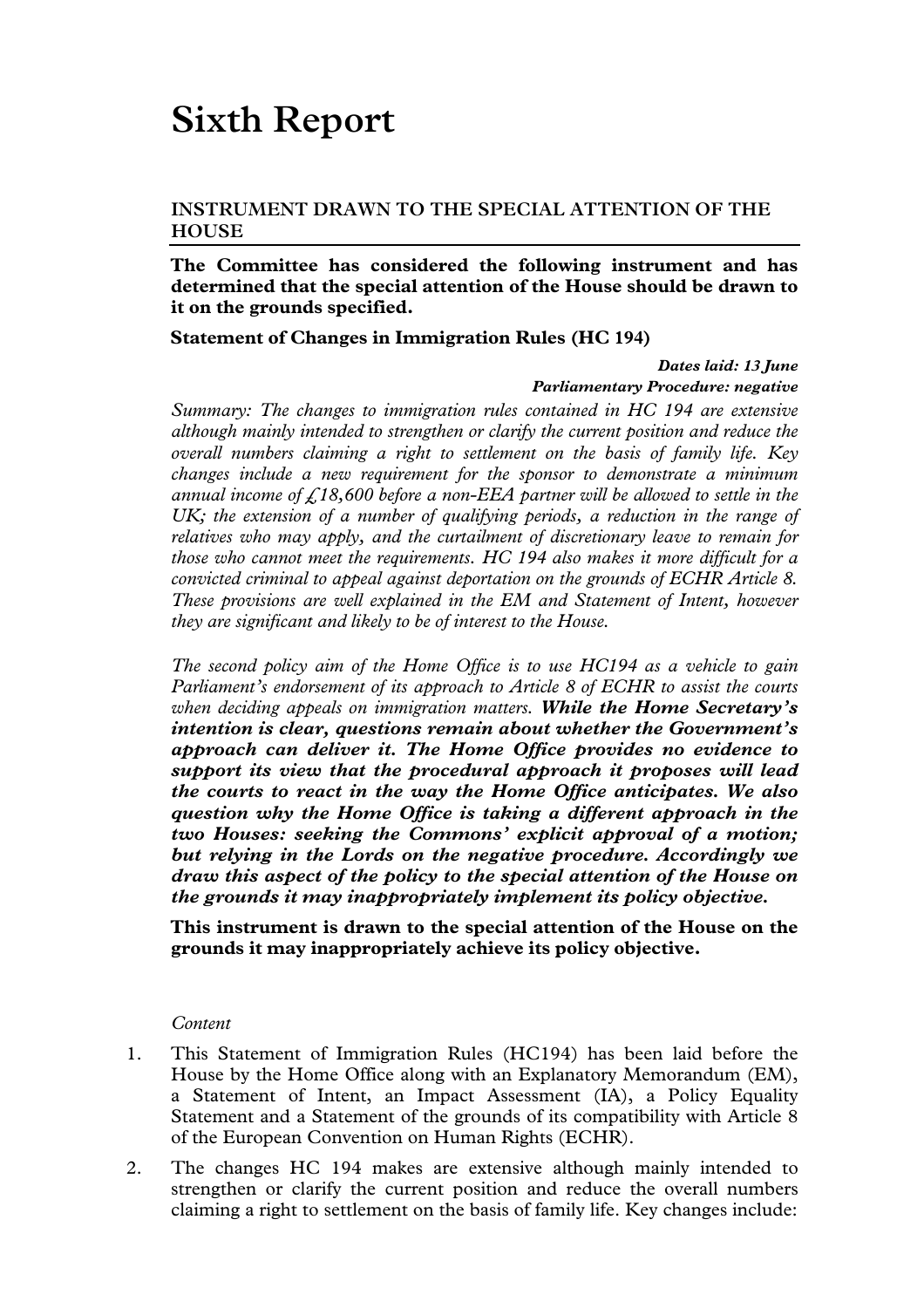- the requirement for the sponsor to demonstrate a minimum annual income of  $f<sub>18,600</sub>$  before a non-EEA partner will be allowed to settle in the UK;
- A number of qualifying periods for settlement are extended, for example, for a migrant partner from 2 years to 5 years and for an individual from 14 years to 20;
- Reducing the scope of who can apply for settlement under this route aunts and uncles will in future be excluded and adult dependent relatives will only be able to apply to settle here if the care they require can only be provided by a relative in the UK and without recourse to public funds;
- Discretionary leave to remain for those who cannot meet the requirements will be severely curtailed;
- Clearer statements about criminality which make it more difficult for a convicted criminal to appeal against deportation on the grounds of ECHR Article 8;
- From 1 October 2012 those who have overstayed more than 28 days will automatically be refused further leave to remain and be subject to a reentry ban of up to 10 years.
- 3. These provisions are well explained in the EM and Statement of Intent, however they are numerous and significant and **we draw them to the attention of the House on the grounds of policy interest.**

#### *A statement for the courts*

 $\overline{a}$ 

- 4. The second policy aim of the Home Office is to use HC194 as a vehicle to gain Parliament's endorsement of its approach to Article 8 of ECHR to assist the courts when deciding appeals on immigration matters.
- 5. The Explanatory Memorandum says that "both Houses will be invited to debate and approve the Government's approach to setting conditions in the Immigration Rules for migrants to enter or remain in the UK on the basis of their family or private life which reflect the qualified nature of Article 8 of ECHR".
- 6. The Statement of Intent<sup>[1](#page-3-0)</sup>, to which the EM cross-refers, goes into more detail. At Paragraph 34 it says: *"Exceptionally for changes to Immigration Rules, Parliament will be invited to debate and approve the Government's Approach to Article 8 and the weight the new Immigration Rules attach to the public interest under Article 8(2), in order to provide the Courts with the clearest possible statement of public policy on these issues. This is consistent with some non-binding comments made by the Courts in recent Article 8 case law, and with the House of Lords' observation in Huang in 2007 that immigration lacks a clear framework representing "the competing interests" of individual rights and the wider public interest in Article 8 because the immigration rules are "not the product of active debate in Parliament"."*
- 7. Subsequent paragraphs in the Statement of Intent explain that after the Immigration Rules were first laid in 1994, a vacuum was created when the Human Rights Act 1998 came into force in 2000, because it left the

<span id="page-3-0"></span><sup>&</sup>lt;sup>1</sup> Statement of Intent: Family Migration [http://www.ukba.homeoffice.gov.uk/sitecontent/documents/news/soi-fam](http://www.ukba.homeoffice.gov.uk/sitecontent/documents/news/soi-fam-mig.pdf)[mig.pdf](http://www.ukba.homeoffice.gov.uk/sitecontent/documents/news/soi-fam-mig.pdf)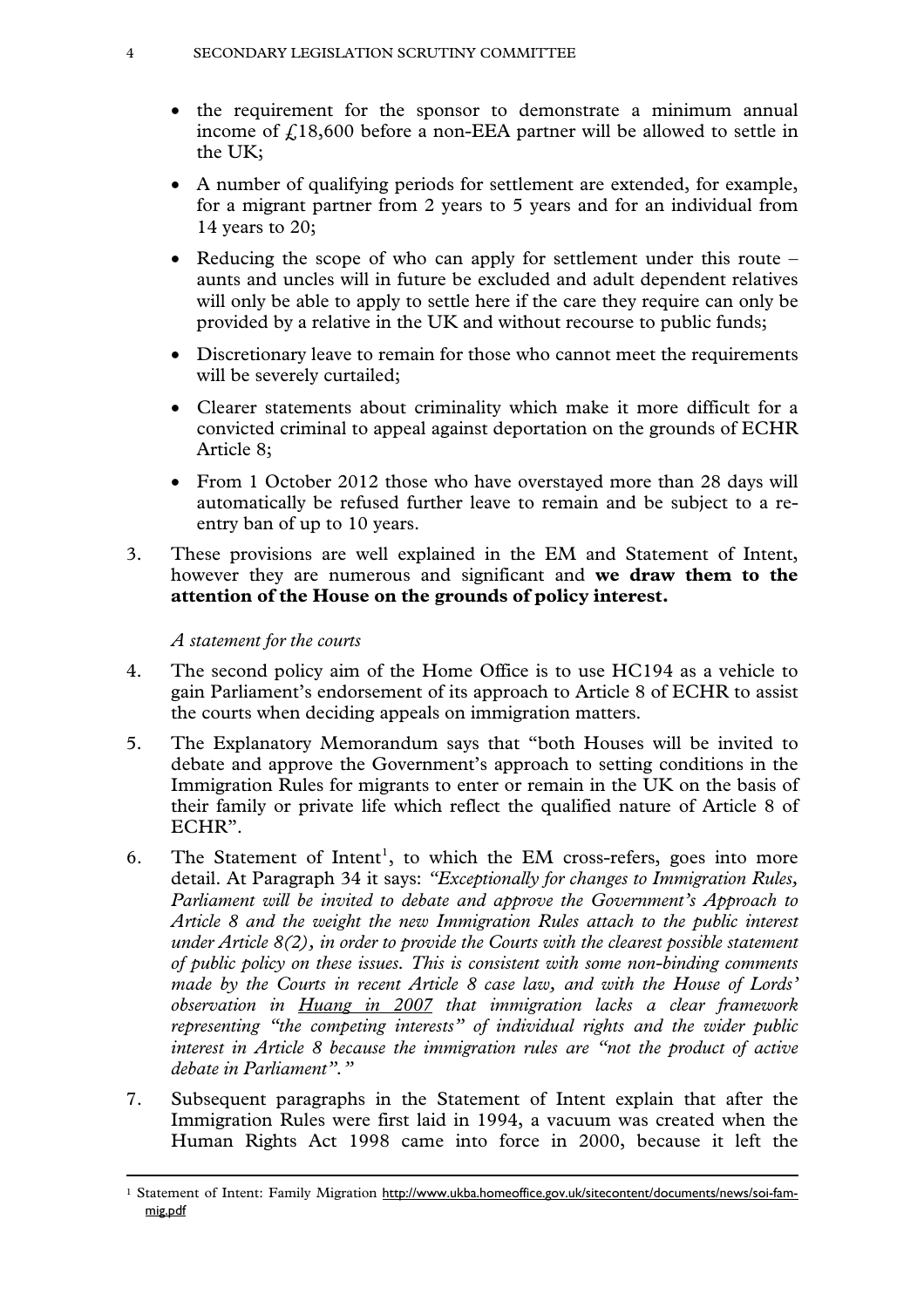judgement of the interaction between the Rules and Article 8 to the courts. The courts have judged proportionality on a case by case basis but have not done so systematically because they lacked a clear statement of Parliament's view of how the balance between the two should be struck. Paragraph 38 states that *"the new Immigration Rules are intended to fill this public policy vacuum by setting out the Secretary of State's position on proportionality... [because] if the rules are proportionate, a decision taken in accordance with the Rules will, other than in exceptional cases, be compatible with Article 8."*

# *The proposed mechanism*

8. While the Home Secretary's intention is clear there are some questions about whether the procedural approach proposed can deliver it. In the House of Commons, the Government tabled the following motion, which was agreed to without a vote on 19 June after 4 hours of debate<sup>[2](#page-4-0)</sup>:

"That this House supports the Government in recognising that the right to respect for family or private life in Article 8 of the European Convention on Human Rights is a qualified right and agrees that the conditions for migrants to enter or remain in the UK on the basis of their family or private life should be those contained in the Immigration Rules."

- 9. We understand that the Government does not immediately intend to table an equivalent motion in the House of Lords, but is planning to rely on the usual procedures the House applies to dealing with negative instruments.
- 10. HC194 is subject to the negative procedure under section 3(2) of the Immigration Act 1971 and there is no need for a debate for it to have force of law. While the Home Office is of course free to promote a general debate on Immigration Rules, that would be quite separate from this instrument's procedure.
- 11. When the Committee asked the Home Office about their plans for debate in the Lords they replied:

"If a debate in the House of Lords on the Statement of Changes, and the approach to qualifying Article 8 rights in the way the Statement reflects, is not triggered by a resolution under the negative procedure *[for example a prayer motion],* the Government will consider the options available to it to enable such a debate."

#### **The Government has given no explanation for the different approaches taken in the two Houses.**

#### *How will the courts react?*

12. It is unclear what the courts would accept as a Parliamentary steer. Paragraph 39 of the Statement of Intention says: "...It is for the State to demonstrate that measures that interfere with private and family life are proportionate. But a system of rules setting out what is or is not proportionate outside of exceptional circumstances, is compatible with individual rights, as has been accepted by the Courts in other spheres, e g housing law." However the Government does not explain in what form the

<span id="page-4-0"></span><sup>2</sup> [Commons Hansard](http://www.publications.parliament.uk/pa/cm201213/cmhansrd/cm120619/debtext/120619-0001.htm#12061972000001), 19 June 2012 Cols 760-823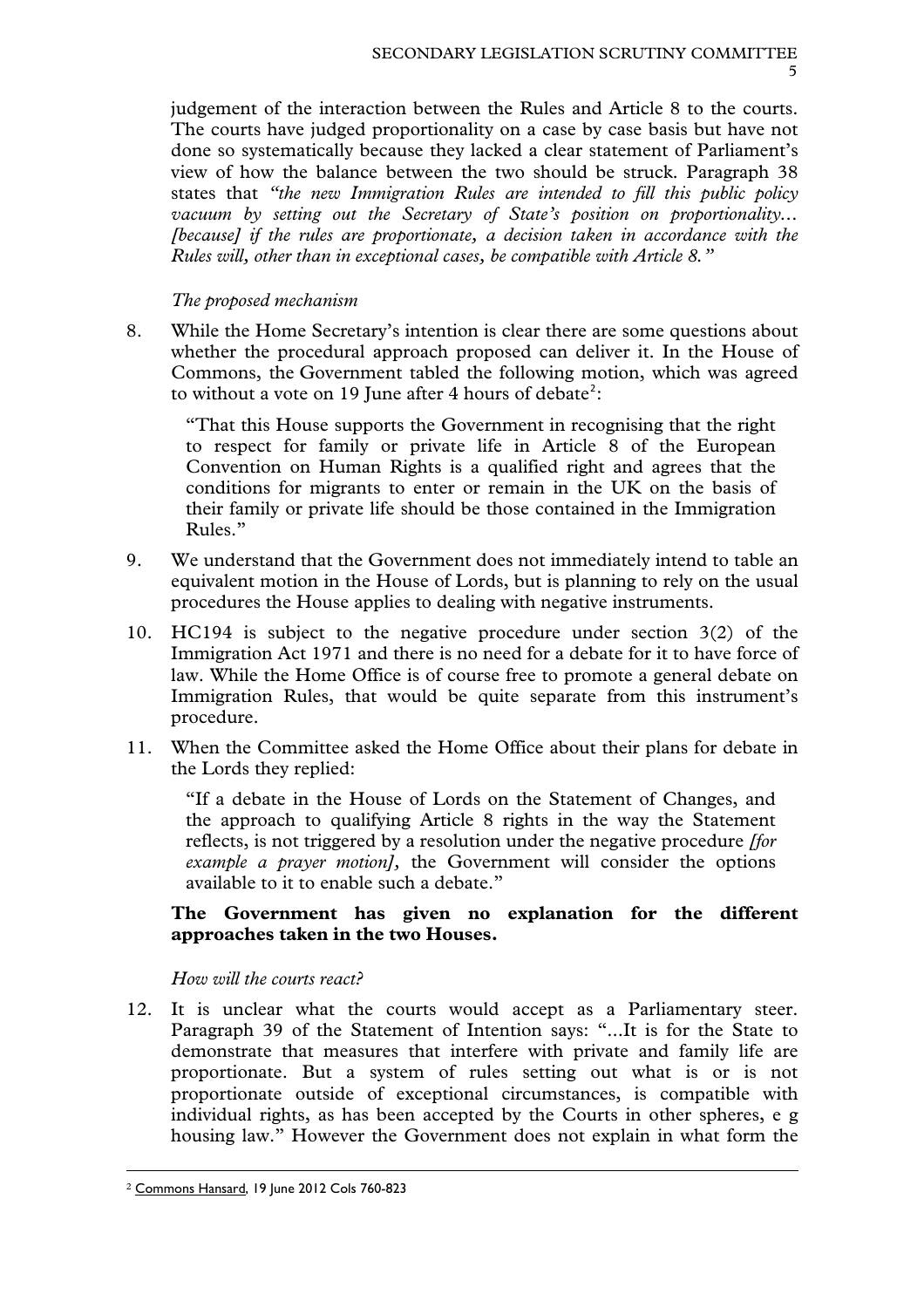steer on housing law was given, and whether the current proposal for debates follows the same procedure; or whether the courts might respond differently to different types of debate in each House. It should also be noted that most of the provisions of HC 194 will take effect on 9 July, so any debate in the Lords may well take place after that date.

- 13. If HC194 is debated, the House may invite the Minister to address the following points:
	- HC194 is a partial change to the Immigration Rules yet the Commons' motion appeared to seek an endorsement of the whole, as did the wording of the EM (see paragraph 5 above). The wording in the Statement of Intent however refers to the "new Immigration Rules" (see paragraph 6 above). The Home Office's inconsistent use of the term "Immigration Rules" also caused considerable confusion throughout the Commons' debate. One MP, for example, asked which Rules they were being asked to endorse - the ones current on 19 June or the version amended by HC 194 which would come into effect on 9 July (HC Deb col 806)).
	- The normal method for seeking a debate on a negative instrument would be to lay a prayer or a "take note" motion, and this would be limited to the content of the instrument under discussion. Such debates tend to focus on some specific aspect of the instrument that the Member proposing the motion has doubts about. Prayer motions are often withdrawn after debate, so it is uncertain whether procedurally the debate would deliver a sufficiently clear endorsement of the wider policy to assist the courts.
	- The quoted case law source says that the courts lack a framework because *the immigration rules are "not the product of active debate in Parliament".* The debate in the Commons sought explicit endorsement of what the current government has suggested, not a wide-ranging debate seeking the consensus of the House on what the Rules should be. Such a debate provides no means for the House to amend even a minor aspect of these proposals. It is therefore unclear whether the government's procedural approach would fully satisfy the court's definition of "active debate".
- 14. The Joint Committee on Human Rights has not yet given its view on the Government's approach to Article 8 as set out in HC 194. Liberty has sent the Committee a briefing note which expresses concern over whether the legislation strikes the appropriate balance in its approach to Article 8, which is published on our website. $3$
- 15. Although it is the Home Office's firm intention to provide the courts with a clear policy steer on the weight to be given to Article 8 of ECHR in relation to the Immigration Rules, they seem equivocal about the procedural approach for delivering it. We would have expected the Home Office to set out any precedents that have been effective in the past, and from that basis indicate clearly what procedure the courts would require both Houses to adopt in order to achieve their goal. The Committee has raised some unresolved questions about whether the various approaches suggested are

 $\overline{a}$ 

<span id="page-5-0"></span><sup>&</sup>lt;sup>3</sup> See [www.parliament.uk/seclegpublications](http://www.parliament.uk/seclegpublications). It is also published on Liberty's website at [http://www.liberty](http://www.liberty-human-rights.org.uk/pdfs/policy12/changes-to-immigration-rules-liberty-s-briefing-on-statement-of-changes-june.pdf)[human-rights.org.uk/pdfs/policy12/changes-to-immigration-rules-liberty-s-briefing-on-statement-of](http://www.liberty-human-rights.org.uk/pdfs/policy12/changes-to-immigration-rules-liberty-s-briefing-on-statement-of-changes-june.pdf)[changes-june.pdf](http://www.liberty-human-rights.org.uk/pdfs/policy12/changes-to-immigration-rules-liberty-s-briefing-on-statement-of-changes-june.pdf)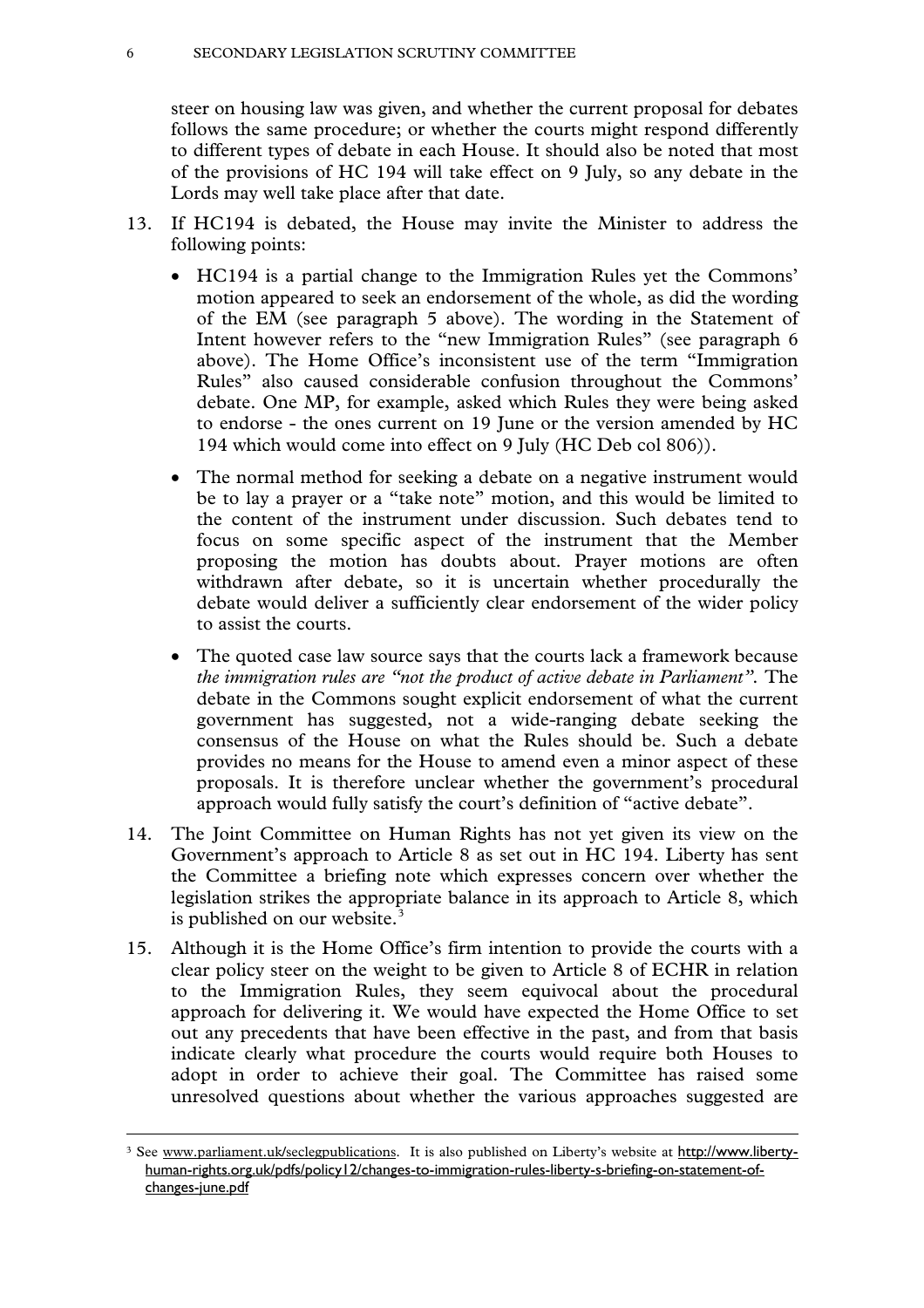capable of delivering something the courts will recognise as "the product of active debate in Parliament" and can use as intended. The Home Office has not provided us with sufficient information to take a view and accordingly **we draw this second policy objective to the special attention of the House on the grounds that it may imperfectly achieve its objective.**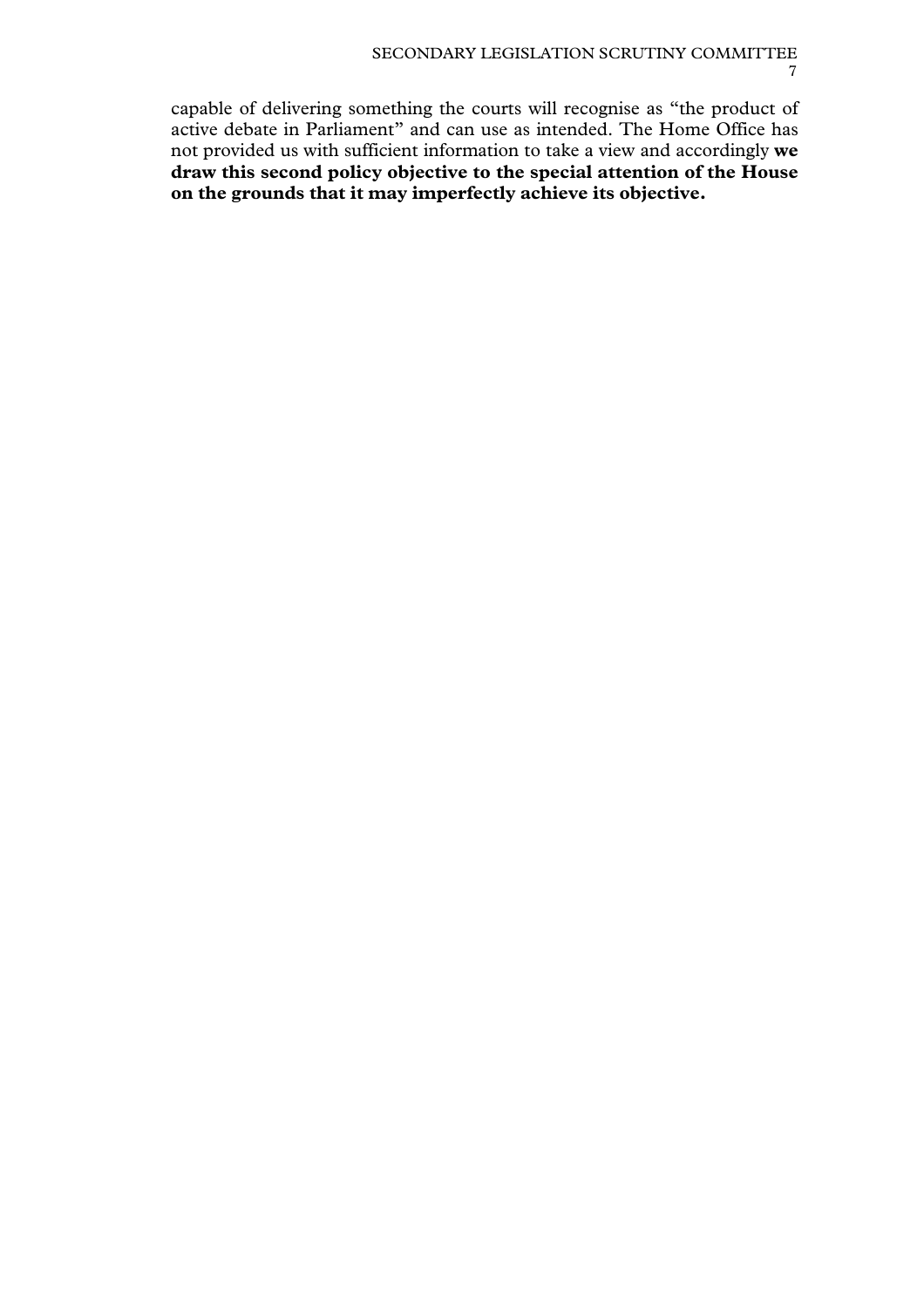#### **OTHER INSTRUMENTS OF INTEREST**

#### *Draft Equality Act 2010 (Age Exceptions) Order 2012*

16. Part 3 of the Equality Act 2010 ("the 2010 Act") provides for the prohibition of discrimination, victimisation and harassment in respect of the provision of goods and services and of discrimination in relation to the exercise of public functions. Certain statutory exceptions are already included in the Act; following extensive public consultation, this Order inserts a number of specific age-related exceptions into the 2010 Act in Schedule 3 (Services and public functions – exceptions), Schedule 16 (Associations: exceptions) and section 195 (general exceptions: sport). The objective is to put beyond doubt that such activities will always be excepted from the age discrimination prohibition in respect of services etc. They are activities which, in the Government's view in the light of consultation, are either justifiable for public policy reasons or are harmless or on balance beneficial. They include provisions which allow age to be taken into account in immigration matters, insurance, discounts, holiday lets and sports.

#### *Cattle Compensation (England) Order 2012 (SI 2012/1379)*

17. We cleared this Order from scrutiny on 26 June, but have subsequently received further information from the Department for Environment, Food and Rural Affairs (Defra). Article 3 of the Order provides for compensation to be paid for animals slaughtered for brucellosis, tuberculosis or enzootic bovine leukosis. Article 2 states that ""animal" means domestic cattle, buffalo or bison". Defra has confirmed that, in this provision, the word "domestic" refers to buffalo and bison as well as to cattle. The Department has commented that buffalo and bison are now commonly domesticated in England and reared for their meat and milk, and that bison and buffalo meat can be bought at certain farmers' markets and specialist outlets. It has stated that the term "domestic" in this context means that the animals are owned by someone, and that the Government would not pay compensation in relation to any such animals that were living in the wild.

#### *Relevant Authorities (Disclosable Pecuniary Interests) Regulations 2012 (SI 2012/1464)*

18. The Localism Act 2011 ("the 2011 Act") provides that a member or coopted member of a relevant authority must notify the authority's monitoring officer of any "disclosable pecuniary interest". Under section 30(3) of the 2011 Act, the Secretary of State may specify what constitutes such an interest; these Regulations serve that purpose. The Department for Communities and Local Government (DCLG) has decided to introduce the new local authority standards arrangements on 1 July, despite a request from the Local Government Association that implementation be put back to 1 October. We have been told by DCLG that, since it had been in contact with local authority standards practitioners throughout the period leading up to the publication of these Regulations, it took the view that it was not necessary to move the implementation date to 1 October; we felt that this information did not fully explain the Department's decision.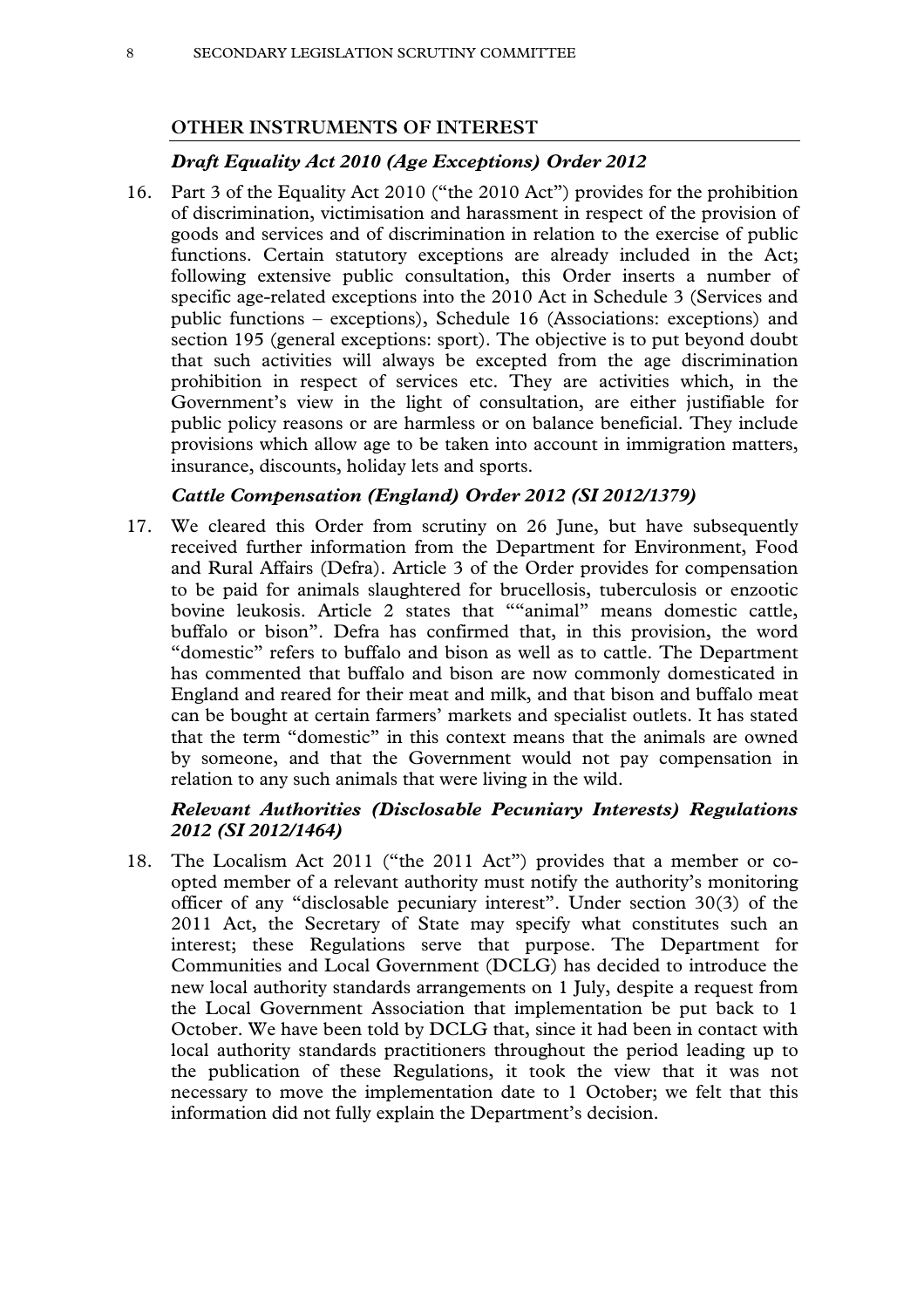*Immigration Appeals (Family Visitor) Regulations 2012 (SI 2012/1532)* 

19. Appeal rights for persons applying to visit family members in the UK are being restricted. These Regulations remove the appeal right from those visiting an aunt, uncle, niece, nephew or a first cousin in the UK, previously allowed under the Immigration Appeals (Family Visitor) Regulations 2003 (SI 2003/518). They also introduce a requirement that the family member whom the applicant seeks to visit has to have settled, refugee or humanitarian protection status in the UK. It is the Government's view that it is particularly excessive that a full right of appeal should exist where the applicant is seeking to visit a person who is only in the UK on a temporary basis. This change will reduce the volume of appeals against refusal of visa applications to visit a family member in the UK which currently account for around a third of all immigration appeals. It is estimated that the volume of family visit visa appeals will be reduced by 20-40%. This will result in savings of approximately  $f(0.9m)$  in 2012-13. The change is being made in advance of the removal of the full appeal right, which is included in clause 24 of the Crime and Courts Bill, introduced into Parliament on 10 May.

# *Smoke-free (Signs) Regulations 2012 (SI 2012/1536)*

# *Health and Safety (Miscellaneous Revocations) Regulations 2012 (SI 2012/1537)*

20. The Red Tape Challenge is a programme led jointly by the Cabinet Office and the Better Regulation Executive which invites the public to identify legislation that needs to be simplified, improved or abolished as an unnecessary burden on businesses. Two instruments in the current batch, laid by different Departments, remove or modify legislation as a result of that or similar reviews: Smoke-free (Signs) Regulations 2012 SI 2012/1536 and Health and Safety (Miscellaneous Revocations) Regulations 2012 (SI 2012/1537).

#### *Immigration (European Economic Area) (Amendment) Regulations 2012 (SI 2012/1547)*

21. These Regulations amend the Immigration (European Economic Area) Regulations 2006 ("the 2006 Regulations") which transposed into UK law Directive 2004/38/EC on the right of citizens of the Union and their family members to move and reside feely within the territory of the Member States. The current Regulations give effect to recent judgments delivered by the European Court of Justice and make a number of other amendments to provide clarity and consistency in the 2006 Regulations. However, the instrument and the Explanatory Memorandum that accompanies it use a number of terms which require further explanation so the House may understand what the legislation is doing (See Appendix 1). **We remind Departments in general, and the Home Office in particular, that their explanations of legislation should be clear and free-standing, so that someone not familiar with the subject area is able to understand its intent.**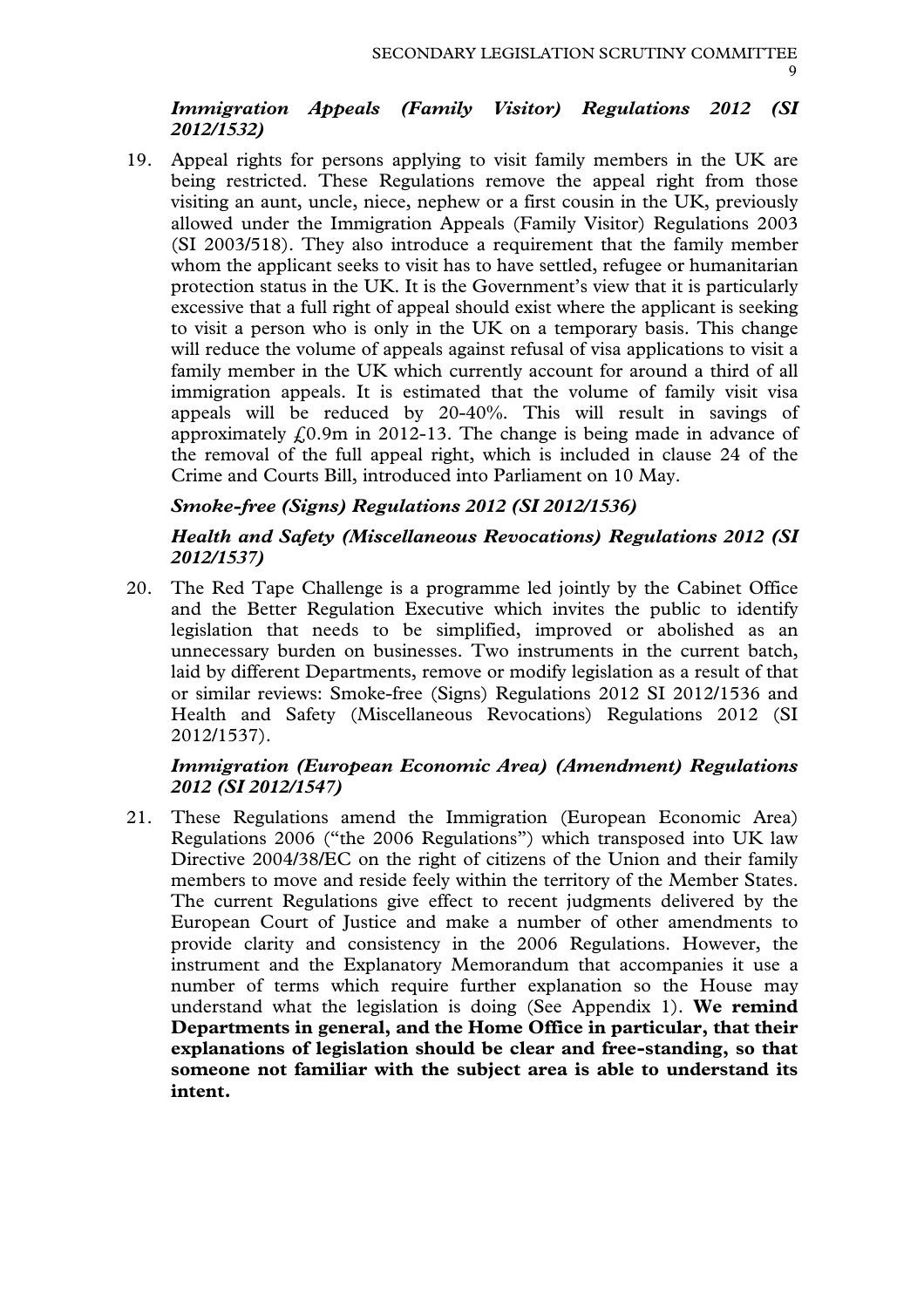#### **INSTRUMENTS NOT DRAWN TO THE SPECIAL ATTENTION OF THE HOUSE**

The Committee has considered the instruments set out below and has determined that the special attention of the House need not be drawn to them.

#### **Draft Instruments subject to affirmative approval**

Equality Act 2010 (Age Exceptions) Order 2012

National Minimum Wage (Amendment) Regulations 2012

Terrorism Act 2000 (Proscribed Organisations) (Amendment) Order 2012

Tribunals, Courts and Enforcement Act 2007 (Consequential Amendments) Order 2012

#### **Instruments subject to affirmative approval**

SI 2012/1375 Fishing Boats (Satellite-Tracking Devices and Electronic Reporting) (England) Scheme 2012

#### **Instruments subject to annulment**

- SI 2012/1426 Medical Devices (Amendment) Regulations 2012
- SI 2012/1464 Relevant Authorities (Disclosable Pecuniary Interests) Regulations 2012
- SI 2012/1479 Health and Social Care Act 2012 (Consequential Provision – Social Workers) Order 2012
- SI 2012/1480 General Social Care Council (Transfer of Register and Abolition – Transitional and Saving Provision) Order of Council 2012
- SI 2012/1523 Sustainable Communities Regulations 2012
- SI 2012/1532 Immigration Appeals (Family Visitor) Regulations 2012
- SI 2012/1536 Smoke-free (Signs) Regulations 2012
- SI 2012/1537 Health and Safety (Miscellaneous Revocations) Regulations 2012
- SI 2012/1547 Immigration (European Economic Area) (Amendment) Regulations 2012
- SI 2012/1548 Driving Instruction (Compensation Scheme) Regulations 2012
- SI 2012/1554 Information as to Provision of Education (England) (Amendment) Regulations 2012
- SI 2012/1555 Local Justice Areas (No. 2) Order 2012
- SI 2012/1567 Private Security Industry Act 2001 (Exemption) (Aviation Industry) (Amendment) Regulations 2012
- SI 2012/1573 Armed Forces and Reserve Forces (Compensation Scheme) (Amendment) Order 2012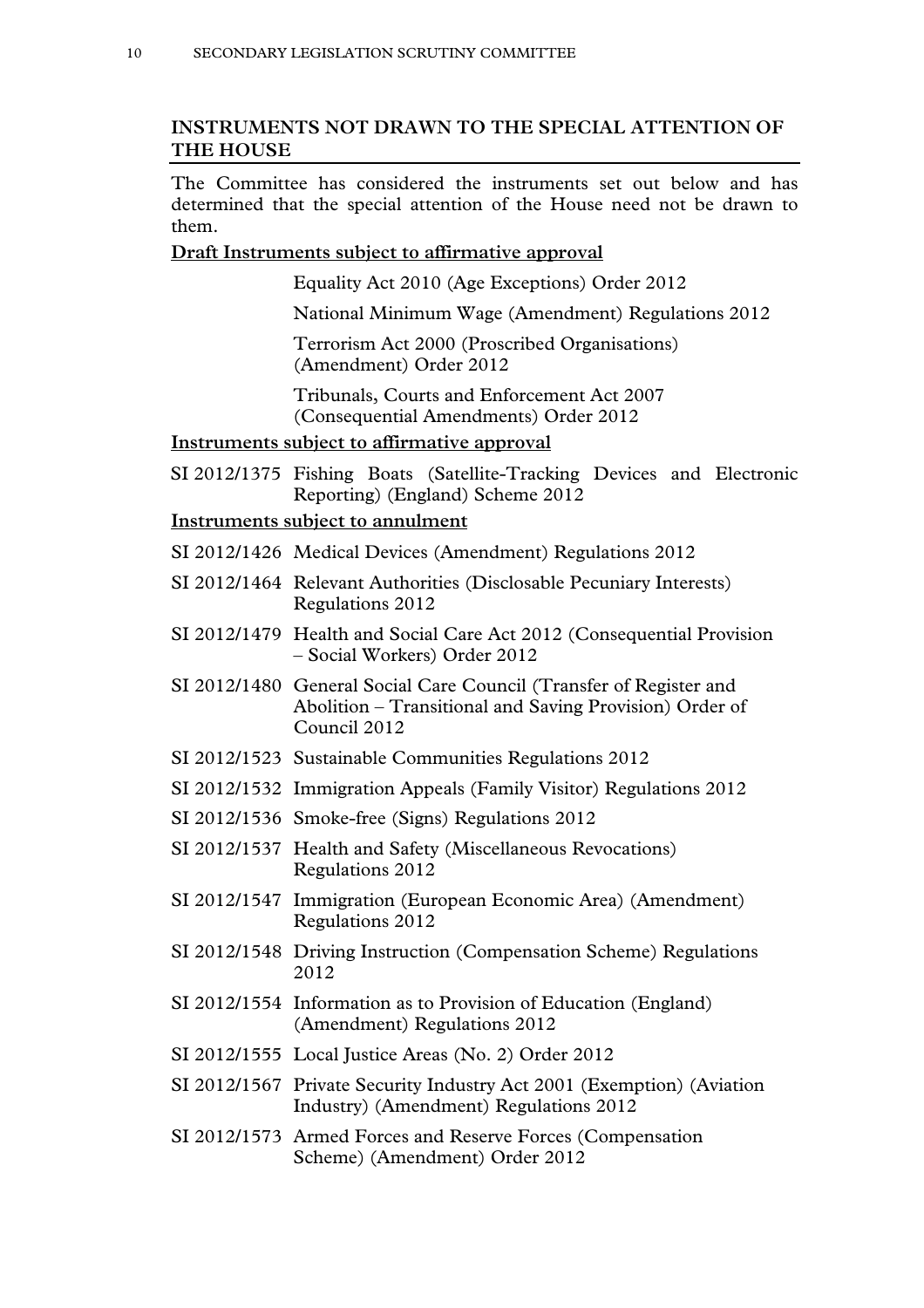# **APPENDIX 1: IMMIGRATION (EUROPEAN ECONOMIC AREA) (AMENDMENT) REGULATIONS 2012 (SI 2012/1547): ADDITIONAL INFORMATION**

#### **Further information from the Home Office on the distinct legislation that relates to visitors from inside and outside the EEA**

"By virtue of section 7 of the Immigration Act 1988 persons are exempted from the requirement to seek leave to enter or remain in the UK under the immigration Acts where they have an enforceable right to do so as a matter or EU law or pursuant to any provision made under section 2(2) of the European Communities Act 1972. On this basis those persons who are entitled to exercise the rights of entry and residence set out in the 2006 Regulations are not required to obtain leave to enter or remain under the immigration Acts and therefore need not apply to enter or remain under the Immigration Rules made there under (although they can apply on this basis if they wish to do so).

Following the ECJ determination in *Chen (C200/02),* the UK initially made provision to allow the primary carers of EEA self-sufficient children to seek leave to enter or remain under paragraphs 257C-E of the Immigration Rules in order to facilitate the rights of such persons to enter and reside in the UK notwithstanding that they would not fall to be regarded as a 'family member' for the purposes of regulation 7 of the 2006 Regulations. The Upper Tribunal's determination in *M (Chen parents: source of rights) Ivory Coast [2010] UKUT 277 (IAC))* however established that as primary carers of self-sufficient EEA national children resident in the UK have a right to enter and reside in the UK under EU law they could not be required to apply for leave under the Immigration Rules. The effect of this determination is that we can no longer require such people to apply for leave to enter or remain in the UK under the Immigration Rules. The rights of residence for the primary carers of EEA self-sufficient children will, therefore, now be provided for by amendment to the Immigration (European Economic Area) Regulations 2006. As a consequence of this, it will become necessary to delete paragraphs 257 of the Immigration Rules."

#### **Home Office officials have provided the following responses to the questions put by the Committee:**

#### *Q1. Please define "Durable partner"*

A. The term durable partner is defined in guidance at paragraph 5.1.3 of chapter 5 of the European Casework Instructions. A person who is the partner of an EEA national (other than a civil partner) will normally be able to satisfy the following conditions:

- The parties have been living together in a relationship akin to marriage which has subsisted for two years or more.
- The parties intend to live together permanently.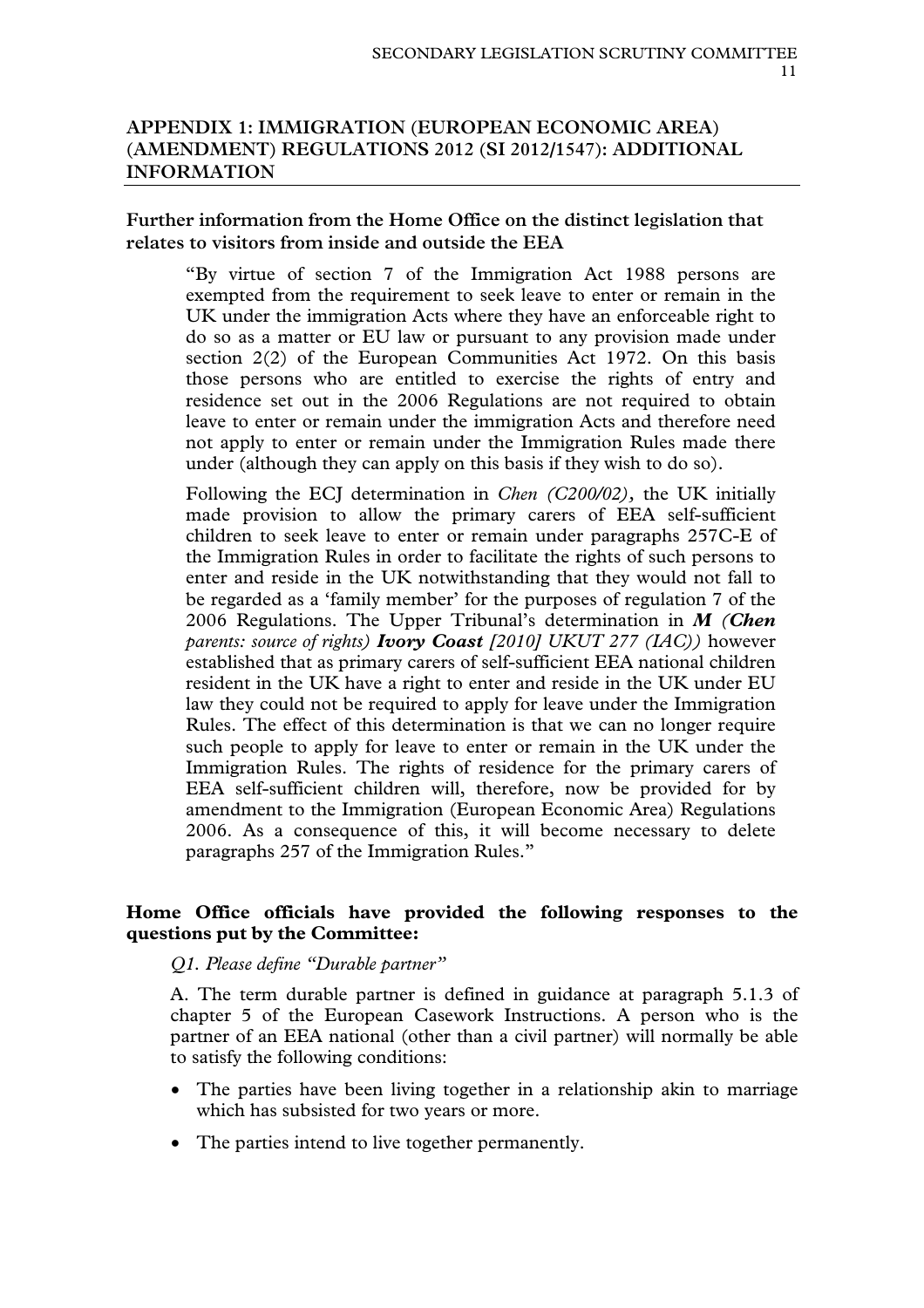- The parties are not involved in a consanguineous relationship with one another (i.e. they are not blood relatives who would not be allowed to marry as this would constitute incest).
- Any previous marriage (or similar relationship) by either party has permanently broken down.

These conditions are similar to those which apply in respect of unmarried and same-sex partners of people present and settled in the UK or who are being admitted on the same occasion for settlement (paragraph 295A of the Immigration Rules).

Each case must be considered on its merits, taking into account all the facts and circumstances, as there may be cases where- notwithstanding that one or more of these points is not met- the caseworker will still be satisfied that the parties are in a durable relationship.

The term durable partner will encompass both mixed and same-sex relationships.

#### *Q2. Please explain what is meant by a "self-sufficient" EEA National child?*

A. In accordance with Article 7 of Directive 2004/38/EC in order to benefit from the free movement rights which it contains an EEA national must exercise treaty rights as a worker, student, self-employed person or selfsufficient person. This requirement has been transposed into domestic legislation by regulations 4 and 6 of the Immigration (European Economic Area) Regulations 2006. A self-sufficient person is defined in regulation 4(c)(i) as a person who has sufficient resources not to become a burden on the social assistance system of the UK during his period of residence; and (ii) has comprehensive sickness insurance in the UK.

For the purposes of regulation 4, the resources of the person concerned (and, where applicable, any family members) are to be regarded as sufficient if they exceed the maximum level of resources which a UK national and his family members may possess if he or she is to become eligible for social assistance under the UK benefit system.

Further guidance on how UKBA assesses if an EEA national has sufficient resources in order to be regarded as a self sufficient person can be found via the following link:

#### [http://www.ukba.homeoffice.gov.uk/sitecontent/documents/policyandlaw/mo](http://www.ukba.homeoffice.gov.uk/sitecontent/documents/policyandlaw/modernised/working/) [dernised/working/](http://www.ukba.homeoffice.gov.uk/sitecontent/documents/policyandlaw/modernised/working/)

#### *Q3. Please explain para 7.7 of the EM: in particular what are the benefits of the Free Movement Directive that do not apply to someone who has never left their native country? What is the pre-McCarthy position and how has it changed?*

A. Prior to the Court of Justice of the European Union (''ECJ'') decision in the case of *McCarthy (C434/09)*, the position was that a person who held the nationality of their host member state (for the UK this means a British citizen) along with the nationality of another EEA state, could rely on their nationality of that other EEA state in order rely upon the provisions of the Free Movement Directive. The most obvious benefits would be for any third country national family members of such a person, who could rely on the rights conferred by the Directive which include an automatic right of entry to, and residence in, the UK and an exemption from any requirement to make a formal application or pay a fee. These provisions are more generous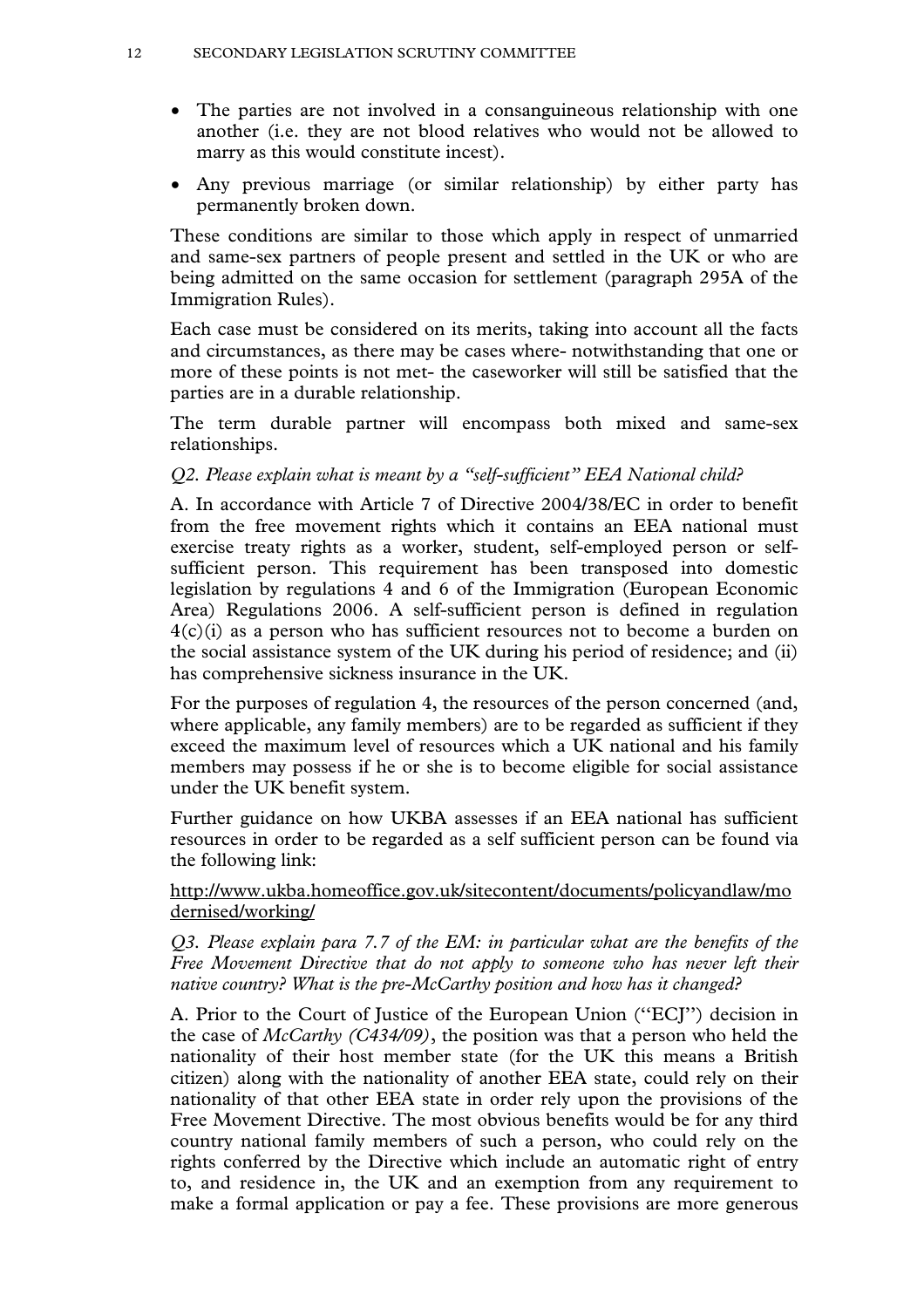than those to which the third country national family member would be subject if they were to apply under the Immigration Rules as the family member of a British citizen.

In the case of McCarthy the ECJ ruled that a person who holds the nationality of their host member state and has never exercised their right of free movement and residence does not benefit from the rights contained in the Free Movement Directive; and that this principle applies irrespective of whether or not they also hold the nationality of another EEA member state.

#### **Home Office**

**27 June 2012**